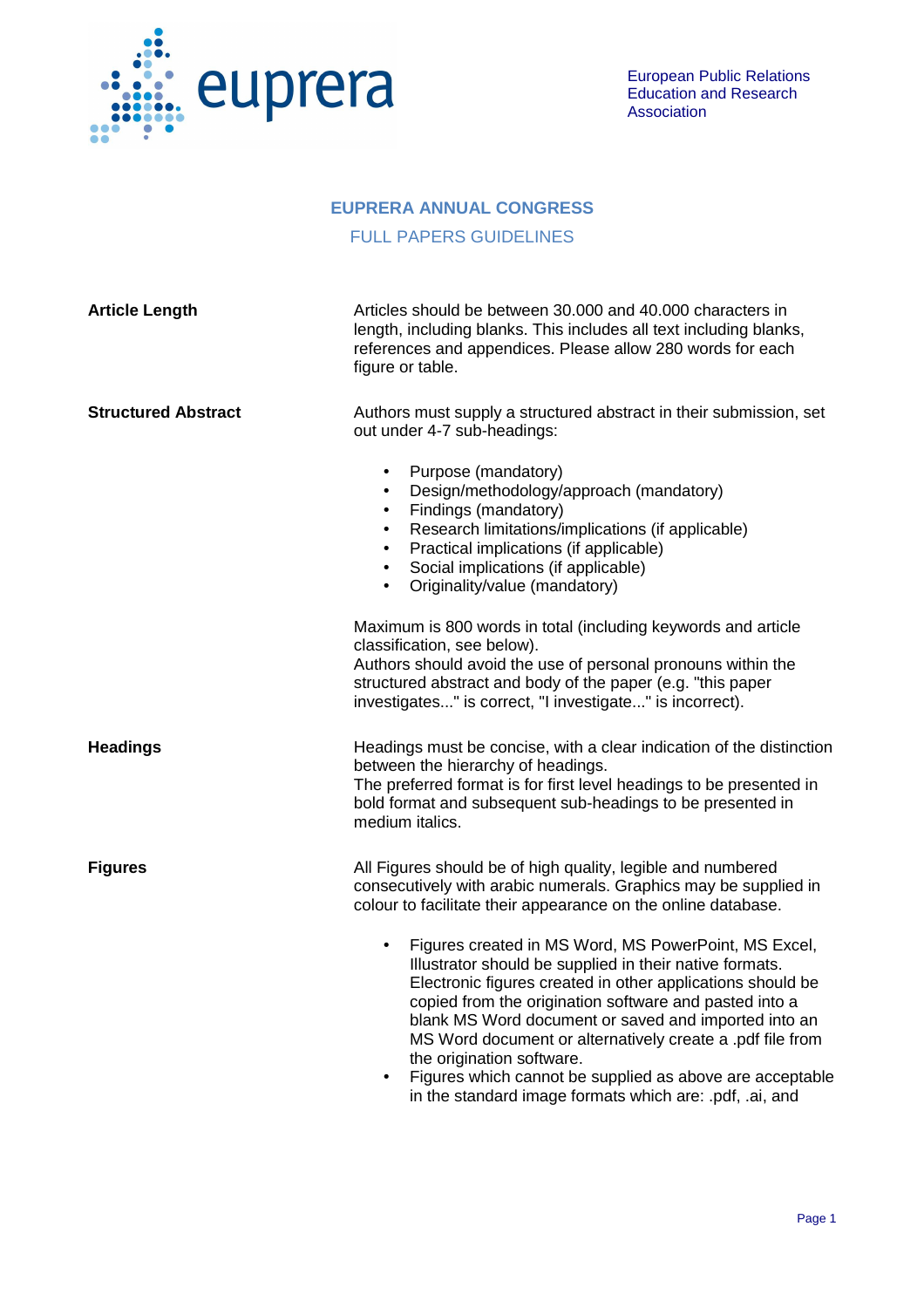

|                   | eps. If you are unable to supply graphics in these formats<br>then please ensure they are .tif, .jpeg, or .bmp at a<br>resolution of at least 300dpi and at least 10cm wide.<br>To prepare web pages/screenshots simultaneously press<br>$\bullet$<br>the "Alt" and "Print screen" keys on the keyboard, open a<br>blank Microsoft Word document and simultaneously press<br>"Ctrl" and "V" to paste the image. (Capture all the<br>contents/windows on the computer screen to paste into<br>MS Word, by simultaneously pressing "Ctrl" and "Print<br>screen".)<br>Photographic images should be submitted electronically<br>$\bullet$<br>and of high quality. They should be saved as .tif or .jpeg<br>files at a resolution of at least 300dpi and at least 10cm<br>wide. Digital camera settings should be set at the highest<br>resolution/quality possible. |
|-------------------|------------------------------------------------------------------------------------------------------------------------------------------------------------------------------------------------------------------------------------------------------------------------------------------------------------------------------------------------------------------------------------------------------------------------------------------------------------------------------------------------------------------------------------------------------------------------------------------------------------------------------------------------------------------------------------------------------------------------------------------------------------------------------------------------------------------------------------------------------------------|
| <b>References</b> | References to other publications must be in <b>Harvard</b> style and<br>carefully checked for completeness, accuracy and consistency.<br>This is very important in an electronic environment because it<br>enables your readers to exploit the Reference Linking facility on<br>the database and link back to the works you have cited through<br>CrossRef.<br>You should cite publications in the text: (Adams, 2006) using the<br>first named author's name or (Adams and Brown, 2006) citing both<br>names of two, or (Adams et al., 2006), when there are three or<br>more authors. At the end of the paper a reference list in<br>alphabetical order should be supplied:                                                                                                                                                                                    |
| For books         | Surname, Initials (year), Title of Book, Publisher, Place of<br>publication.<br>e.g. Harrow, R. (2005), No Place to Hide, Simon & Schuster, New<br>York, NY.                                                                                                                                                                                                                                                                                                                                                                                                                                                                                                                                                                                                                                                                                                     |
| For book chapters | Surname, Initials (year), "Chapter title", Editor's Surname,<br>Initials, Title of Book, Publisher, Place of publication, pages.<br>e.g. Calabrese, F.A. (2005), "The early pathways: theory to<br>practice – a continuum", in Stankosky, M. (Ed.), Creating the<br>Discipline of Knowledge Management, Elsevier, New York, NY,<br>pp. 15-20.                                                                                                                                                                                                                                                                                                                                                                                                                                                                                                                    |
| For journals      | Surname, Initials (year), "Title of article", Journal Name, volume<br>issue, pages.<br>e.g. Capizzi, M.T. and Ferguson, R. (2005), "Loyalty trends for the<br>twenty-first century", Journal of Consumer Marketing, Vol. 22 No.<br>2, pp. 72-80.                                                                                                                                                                                                                                                                                                                                                                                                                                                                                                                                                                                                                 |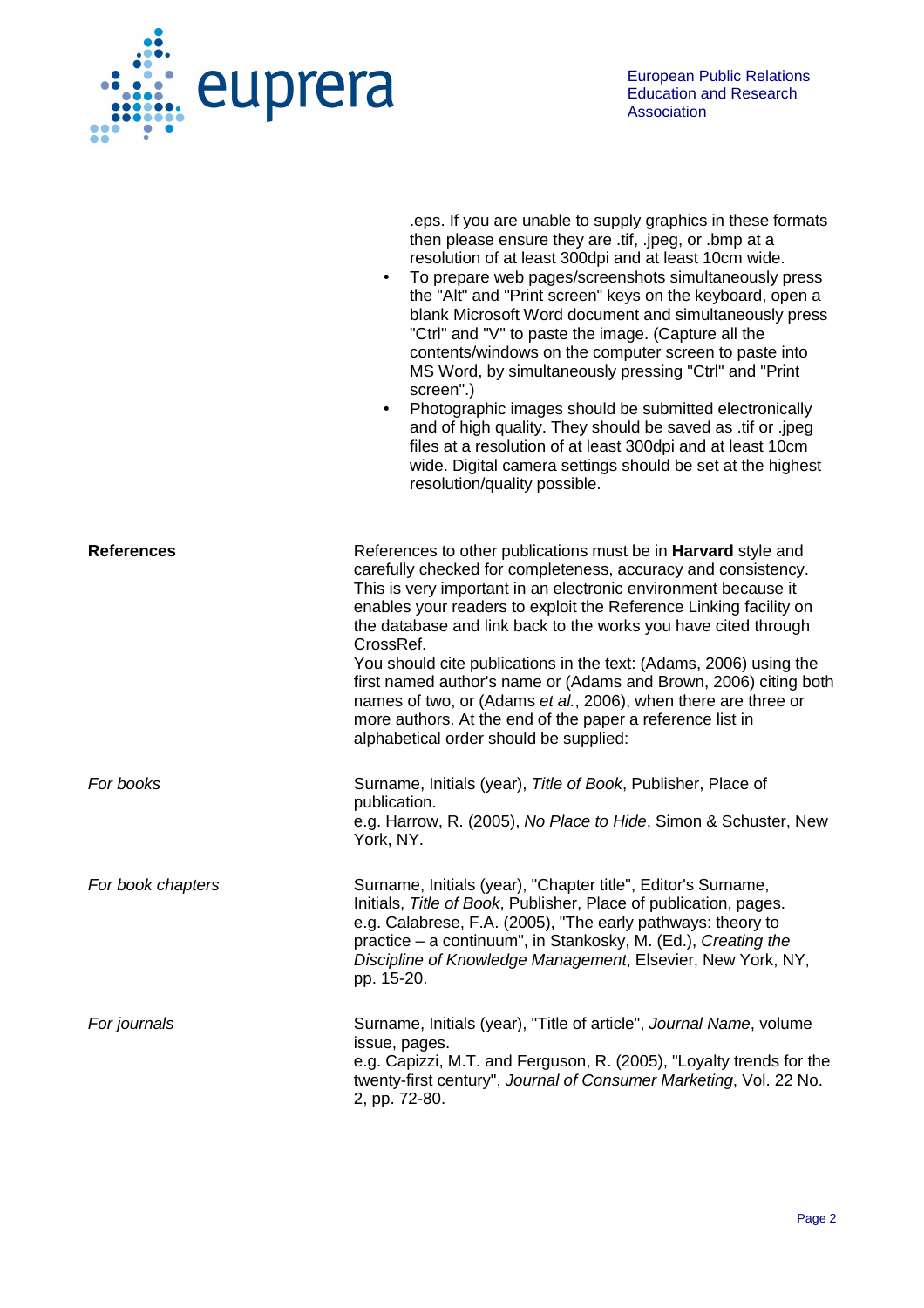

| For published<br>conference proceedings                | Surname, Initials (year of publication), "Title of paper", in Surname,<br>Initials (Ed.), Title of published proceeding which may include<br>place and date(s) held, Publisher, Place of publication, Page<br>numbers.<br>e.g. Jakkilinki, R., Georgievski, M. and Sharda, N. (2007),<br>"Connecting destinations with an ontology-based e-tourism<br>planner", in Information and communication technologies in<br>tourism 2007 proceedings of the international conference in<br>Ljubljana, Slovenia, 2007, Springer-Verlag, Vienna, pp. 12-32. |
|--------------------------------------------------------|---------------------------------------------------------------------------------------------------------------------------------------------------------------------------------------------------------------------------------------------------------------------------------------------------------------------------------------------------------------------------------------------------------------------------------------------------------------------------------------------------------------------------------------------------|
| For unpublished<br>conference proceedings              | Surname, Initials (year), "Title of paper", paper presented at Name<br>of Conference, date of conference, place of conference, available<br>at: URL if freely available on the internet (accessed date).<br>e.g. Aumueller, D. (2005), "Semantic authoring and retrieval within<br>a wiki", paper presented at the European Semantic Web<br>Conference (ESWC), 29 May-1 June, Heraklion, Crete, available<br>at: http://dbs.uni-leipzig.de/file/aumueller05wiksar.pdf (accessed<br>20 February 2007).                                             |
| For working papers                                     | Surname, Initials (year), "Title of article", working paper [number if<br>available], Institution or organization, Place of organization, date.<br>e.g. Moizer, P. (2003), "How published academic research can<br>inform policy decisions: the case of mandatory rotation of audit<br>appointments", working paper, Leeds University Business School,<br>University of Leeds, Leeds, 28 March.                                                                                                                                                   |
| For encyclopedia entries<br>(with no author or editor) | Title of Encyclopedia (year) "Title of entry", volume, edition, Title of<br>Encyclopedia, Publisher, Place of publication, pages.<br>e.g. Encyclopaedia Britannica (1926) "Psychology of culture<br>contact", Vol. 1, 13th ed., Encyclopaedia Britannica, London and<br>New York, NY, pp. 765-71.<br>(For authored entries please refer to book chapter guidelines<br>above)                                                                                                                                                                      |
| For newspaper<br>articles (authored)                   | Surname, Initials (year), "Article title", Newspaper, date, pages.<br>e.g. Smith, A. (2008), "Money for old rope", Daily News, 21<br>January, pp. 1, 3-4.                                                                                                                                                                                                                                                                                                                                                                                         |
| For newspaper<br>articles (non-authored)               | Newspaper (year), "Article title", date, pages.<br>e.g. Daily News (2008), "Small change", 2 February, p. 7.                                                                                                                                                                                                                                                                                                                                                                                                                                      |
| For archival or other unpublished<br>sources           | Surname, Initials, (year), "Title of document", Unpublished<br>Manuscript, collection name, inventory record, name of archive,<br>location of archive.<br>e.g. Litman, S. (1902), "Mechanism & Technique of Commerce",                                                                                                                                                                                                                                                                                                                            |